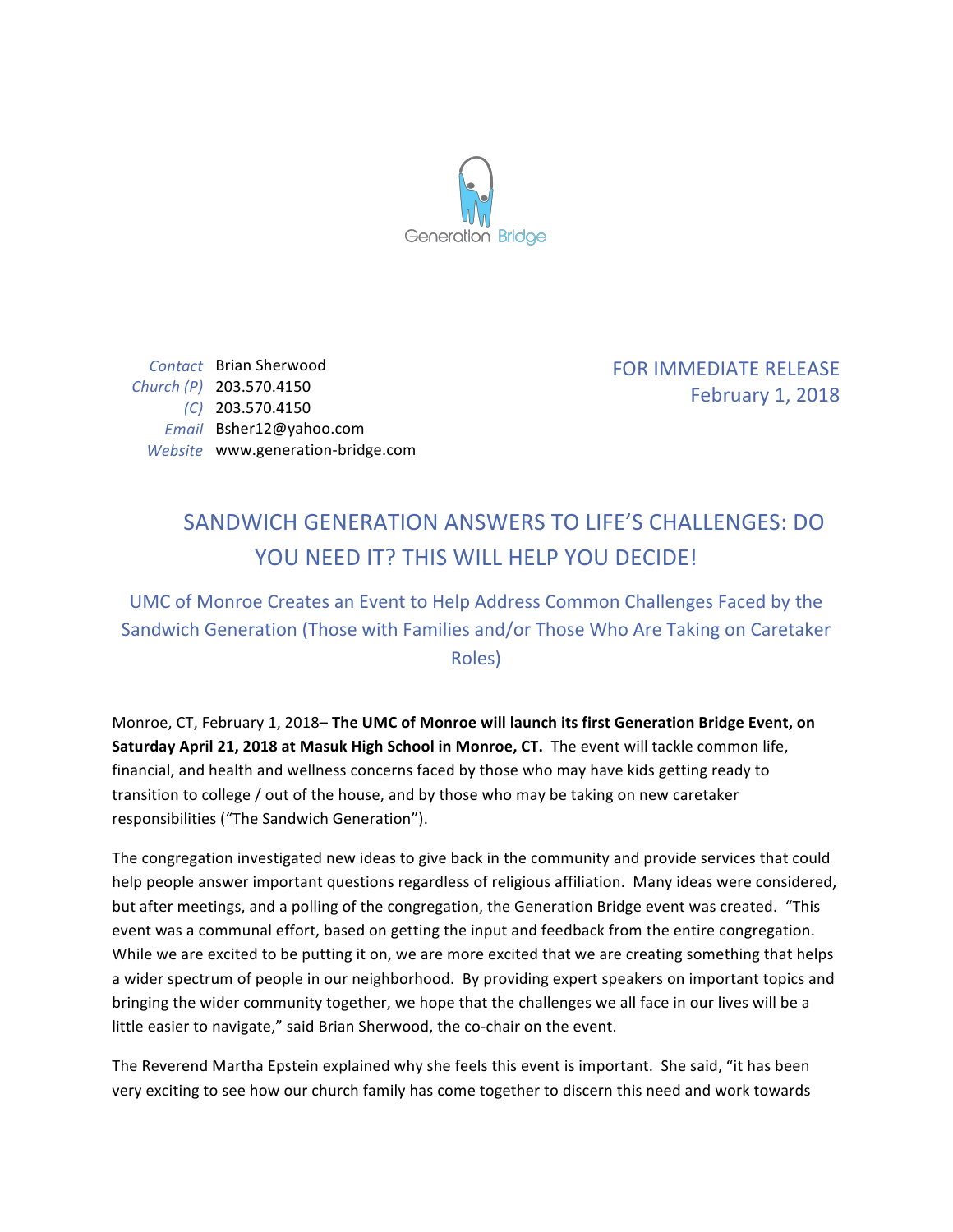helping to fill the void. As a "sandwich generation" person myself this is something that I would attend even if we weren't sponsoring it, as I have many questions about sending off my child to college, saving for retirement and remotely caring for aging parents. I love being a part of the Monroe community and look forward to many more opportunities to learn and grow together."

Our church wanted to do something different and something that would appeal to the wider community in Monroe and surrounding townships like Easton, Newtown, Shelton, Trumbull and other towns in Fairfield County CT. We know people face serious challenges in life, but we often try to tackle them in isolation. The reality is that we can be better prepared for these challenges when they arise by being informed about what kinds of resources to bring in and when to apply those resources. While technology allows us quick and easy access to relevant information, a quick 10-minute conversation with someone who has already dealt with a challenge can provide you with information you would never have thought about otherwise. Sometimes it's just easier to meet people who have been through "it".

Co-Chair for the event, Darlene Dobler-Palin draws from personal experience to explain why she is committed to this event. When asked why Generation Bridge was relevant to her, she said, "I have been through a "sandwich era" of my own with my mom. Experiencing the emotional challenges of seeing an elderly parent deteriorate and not knowing where to turn or who to ask. Fortunately, I have a wonderful family and we got through it, but many are not so lucky. We (UMCM) are bringing credible sources together in one place covering major challenges for folks currently in this situation and others, and I couldn't be more excited to co-chair this event."

The event is still taking shape and updates will be provided as the event gets closer, but we already have experts scheduled to speak about:

- 1) Palliative Health Care What you need to think about
- 2) Brain Fitness keeping your brain active and training it to combat long term memory loss, dementia, Alzheimer's, etc.)
- 3) Financial and Estate Planning and how to navigate the conversation between parents and adult children
- 4) Medicare Bootcamp what you need to know for yourself and for your parents

In addition to the scheduled seminars on the main stage, local resources like the Monroe Senior Center, our speakers, and our official sponsors like The Drazen Law Group and Talcott Financial Group will be onsite to offer advice and guidance within their areas of expertise. They understand how being informed and prepared can reduce the stress we feel when experiencing life's challenges. Attorney Steven Rubin from The Drazen Law Group summarized it succinctly, "What you don't know can cost you in time, money and stress." CFP™ Craig Breitsprecher from The Talcott Financial Group cited some statistics that illustrate a REAL need for aging parents and adult children to come together and be on the same page, "According to a recent survey by Fidelity, only 6% of aging parents think that they will need care at some point from their adult children. Their kids think the opposite, and this is creating a new generation gap."